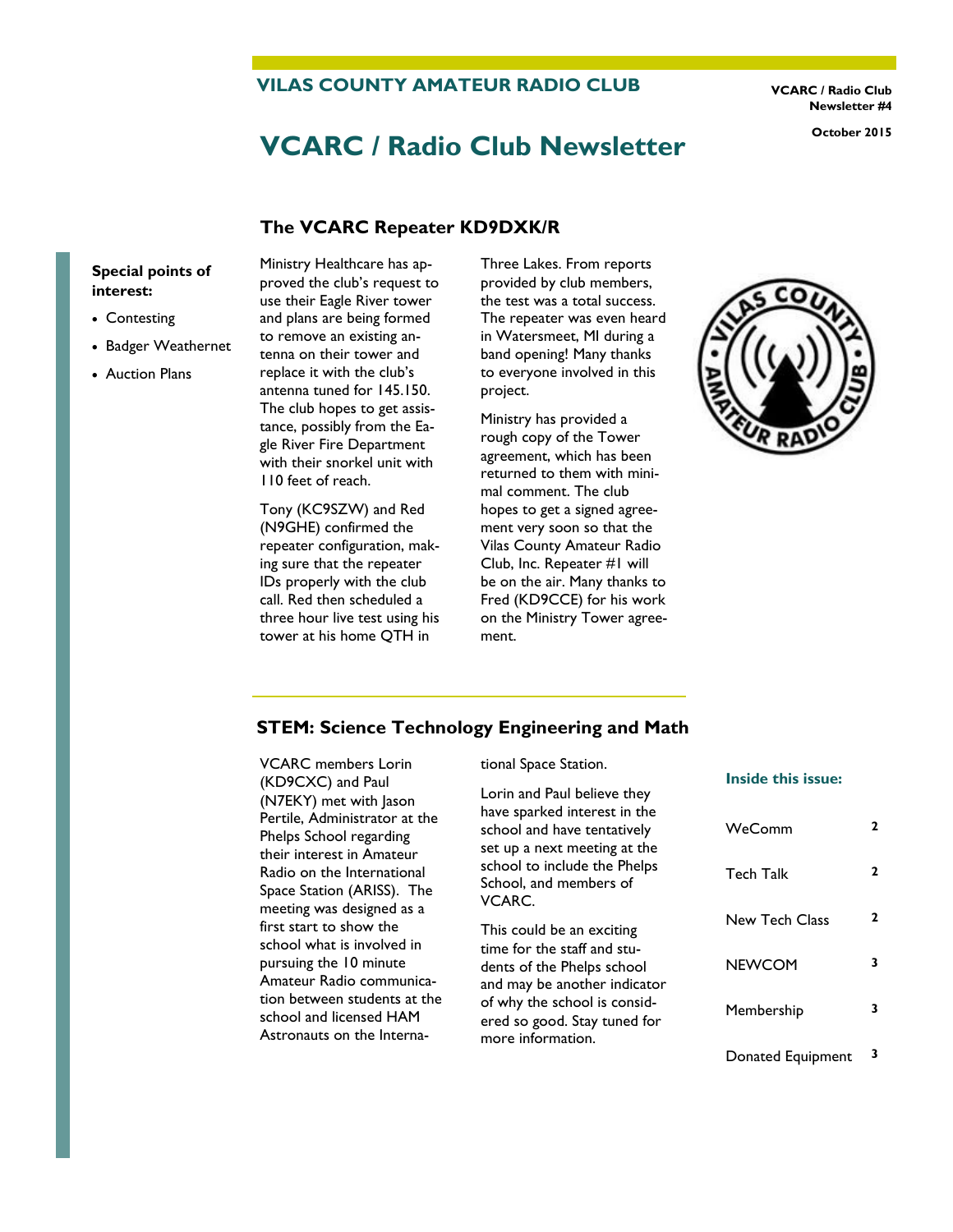#### **VCARC / Radio Club Newsletter #4**

## **Getting Started in Contesting**

by Andy (N9NBC)

*Editor's Note: Andy was recently notified that he won the 2015 World Wide WPX Contest SSB for QRP 20 Meters. He was #1 in the United States 9th Call Area, #1 in North America and #6 in the World. Great job Andy!*

Interested in contesting? You might want to take a look at the WA7BNM Contest Calendar website. This website will give you all the information you need for contests for the next eight days or 12 months. Click on **8-day calendar** then scroll down to a contest you are interested in, select it and view all the info then click on rules. It will bring you to that contest's WEB page with all rules and logging information. Then go to your logging program. (N1MM) is a good one; it's free and supports most if not all contests. Set up your program and when you're done try to enter a call sign. If the program won't accept the call sign then check your settings as it's usually a simple mistake. You should

prepare a day or two before the contest so you'll be ready to go on contest day.

When the contest is over go to N1MM and click on file, generate Cabrillo file and download to a place to you can get to later. Go back to rules where you will find directions about up-loading files. Follow the directions and, when complete, a confirmation email will be sent to you.

Then sit back and wait. You should get results in about six months or so. Yes it's a long time but there is a lot of checking done and they usually do it in their spare time (most are in clubs and have jobs). So finish one contest and get ready for the next one. In no time at all you'll

have a ton of wallpaper 73s and happy contesting.

- Here are some examples:
- October 17th Iowa QSO Party
- October 17th/18th New York QSO Party
- October 17th/18th New York QSO Party
- October 17th/18th South Dakota QSO Party
- October 17th/18th Illinois QSO Party
- October 19th/23rd School Club Roundup
- October 24th/25th CQ World -wide DX Contest SSB

The School Club Roundup is especially noteworthy. It's a lot of fun talking to the kids and they do a great job. Go to WA7BNM for details and If you need any help contact Andy (N9NBC).

### **WeComm Presentation at Rhinelander Repeater Association**

The Rhinelander Repeater Association hosted a presentation by Mr. Bill Niemuth (KB9ENO) on WeComm. Bill displayed the current configuration and equipment coverage of the WeComm system in the State of Wisconsin. WeComm links several repeaters around the state by means of Internet

connections, providing for nearly state-wide 2 meter coverage. WeComm plans on including two additional repeaters in the near future which will finalize their plan to provide for nearly 100 percent coverage of the state.

The WeComm system has been of particular interest to the FCC and State of Wisconsin due to its perceived value during natural and man-made disasters to link resources around the state.

The Vilas County Amateur Radio Club, Inc. has requested a presentation on the We-Comm system as many members were unable to attend the event in Newbold.

#### **Tech Talk**

The first Tech Talk session took place on October 14 at 6:00 PM at the Eagle River Fire House when Bob Barnum, KC9RF conducted a live demonstration of PSK31 on 20 meters. Everyone agreed that the presentation was very professional and helped several members get started in Digital Modes. Many thanks to Bob! Next Tech Talk will be on Contesting given by Andy.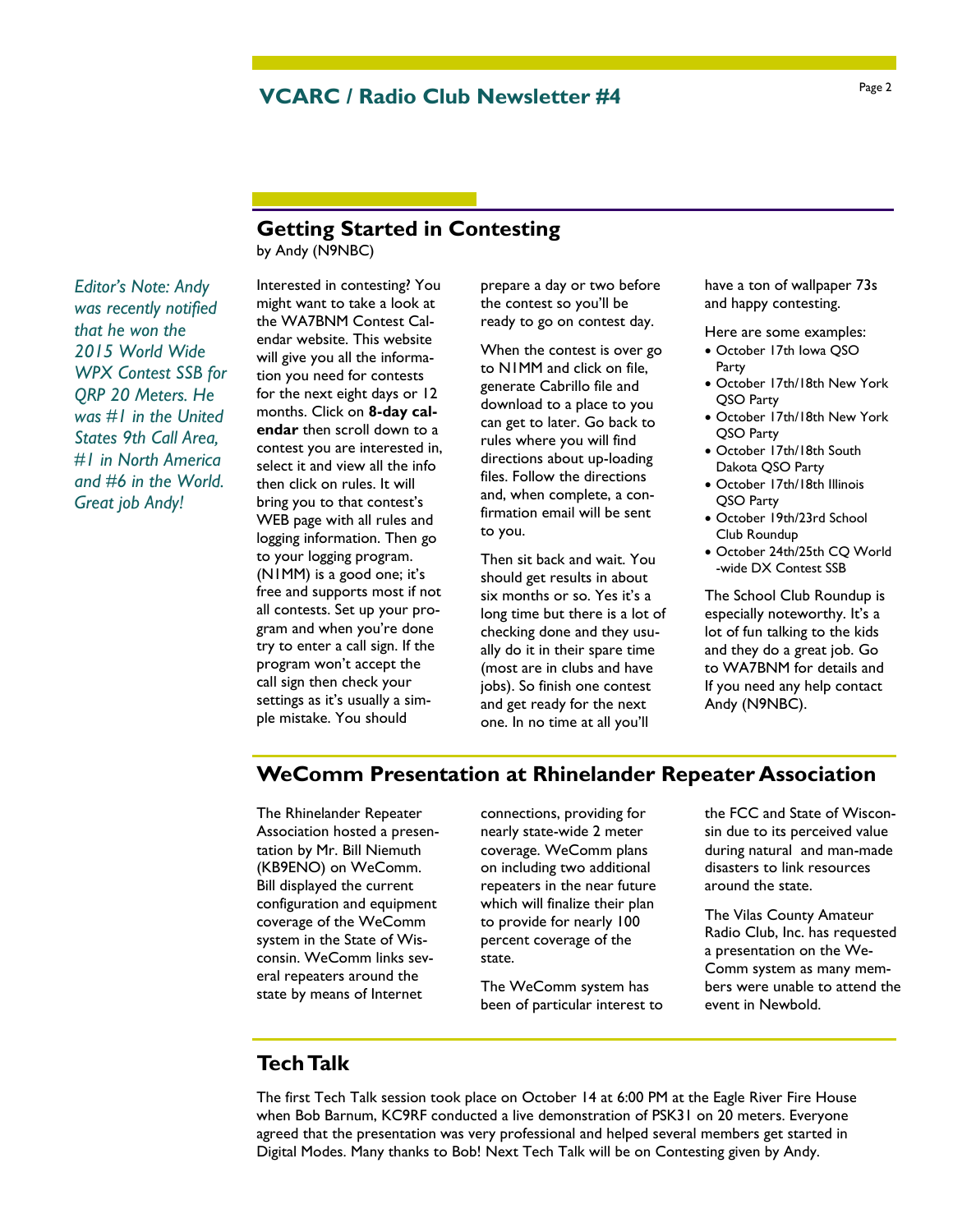## **Two-Day Technician Class Coming in November**

Members of the Vilas County Amateur Radio Club, Inc. are planning to conduct the next Technician Class at the Manufacturing Incubator Classroom on Saturday and Sunday, November 14 and 15. The class will follow the same format with all-day sessions starting at 8:00 am each day. This format appears to be successful with a very high percentage of passing scores on the

examinations following the class. Club VEs will conduct the exam session on Sunday afternoon immediately after completion of the class.

Members wishing to participate as instructors or who know people interested in taking the class should contact Paul pclay@nnex.net or (715) 891-0157.



*HAM radio training class held in August in Eagle River.*

#### **The Badger Weather Net**

*The National Weather Service wants you!* 

Wisconsin Amateur Radio Operators have been reporting weather in their area since 1964 on the Badger Weather Net. The Net runs daily from 5:00 am to 7:15 am Central Time on 3984 KHz. The BWN Manager and Net Control is Don Michalski (W9IXG). According to the National Weather Service "If you love watching and documenting the weather, the Weather Service would love to use your observation on our website".

The only requirement is a reasonable and inexpensive set of instruments including a maximum and minimum thermometer and a reliable rain gage. And, of course your HF radio equipment. But wait, you can also report your data via the WeComm system, Echolink node number 520577 or even email to w9ig4u@gmail.com. Contact Don for more information or for weather instrument recommendations.

#### **Vilas County Amateur Radio Club, Inc. attends NEWCOM presentation**

Members of the club traveled to Tomahawk on Thursday, October 1, to attend the Newcom & NSIC Mobile Communications Drill. Tony (KD9SZW) attended as an official representative of Vilas County while Paul (N7EKY) and Andy (N9NBC) were invited to tour the equipment which included everything from a Bomb Disposal trailer to Emergency Communications Command equipment from the State of Wisconsin. VCARC members and Northwoods ARES representatives Ray (KB9CBL) and Mike (KC9ZJF) participated in the event. The equipment was from several counties and the State of Wisconsin.

## *Annual Auction Plans*

Members of the club agreed to hold an Auction Night during the summer of 2016 with hopes of making it a regular annual event. The event is expected to sport a real auctioneer to sell members equipment, with a small commission provided to the club treasury.

## *Raffle Winner*

The club held a raffle for a new Baofeng HT Radio at our October 14 meeting. The winner of the radio was Don (KD9EPY), one of our newest hams. Congratulations to Don and thanks go to Andy (N9NBC) who donated the HT for the raffle!